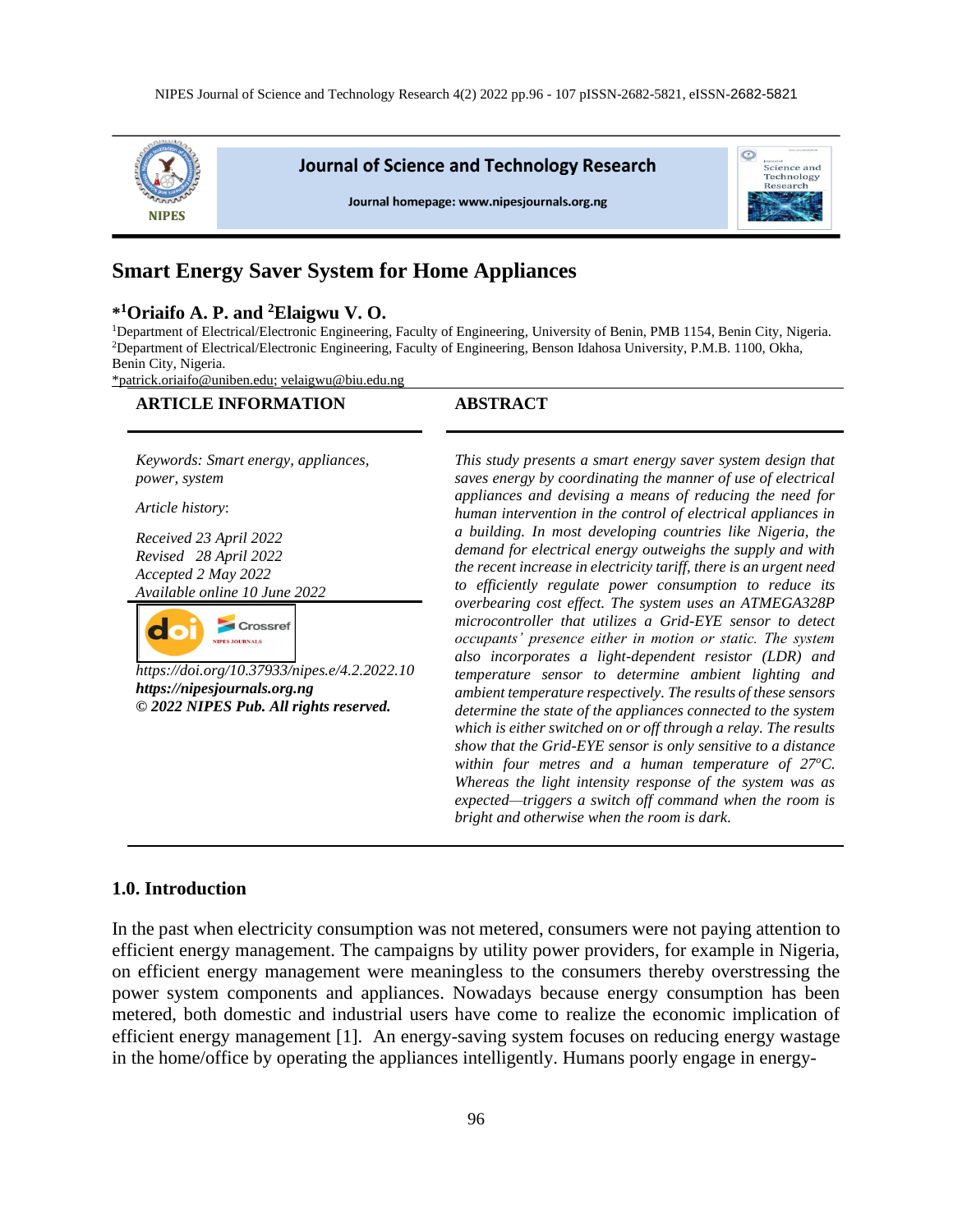4(2) 2022 pp. 96-107

saving and while all attention is directed towards the generation of more electrical energy, little or no attention is given to how to manage the "not enough" energy generated to reduce wastage [2].

Moreover, it is estimated that over 50% of electrical energy generated in most world countries including Nigeria is wasted and there is a poor energy conservation policy and a lack of public awareness of the need for efficient utilization of electricity [3]. Awareness is one way to reduce the waste, but more effectively, if the traditional mechanical switches were replaced by intelligent systems, then electrical energy can be saved [2]. While most of the government's attention is geared towards increasing electricity generation in Nigeria, not much effort is being given to how the few available energy could be managed effectively to serve the masses and reduce the cost of electricity tariffs. Hence, this work presents the smart energy saver system for home appliances, which saves energy, reduces electrical tariff, and eases the stress of mechanical switching by controlling electrical loads.Some recent researches in energy-saving include a project developed on ARM 7 TDMI microcontroller with automatic functioning of home/office appliances using PIR sensors, LDR sensors and temperature sensors [4]. However, one major practice these days for effective utilization of the available electrical energy is the use of energy-saving electrical loads. Using the College of Agricultural Management and Rural Development (COLAMRUD) and College of Engineering (COLENG) at the Federal University of Agriculture, Abeokuta (FUNAAB) in Nigeria as a case study, load audit and energy efficiency calculations were carried out considering both the conventional and energy-saving components for electrical services. Results of the analysis showed that an average of about 38% of the electrical energy would be saved if the energy-saving components were employed for use instead of the conventional electrical load [5]. Finally,[6]observed that PIR motion sensors can detect the infrared rays released by the human body in motion only. The light or any other electrical appliances can be activated automatically by the active presence of a human body within the detection range and when there is no presence, the light will be deactivated automatically. Also, the infrared thermopile array sensor also known as the Grid-EYE sensor was observed to detect the infrared rays released by the human body that is either in motion orstationary. Hence, it was concluded that the Grid-EYE sensor is preferable in building a more efficient energy-saving system [6]. This study will implement a smart energy-saver using the Grid-EYE sensor for home appliances.

#### **2.0.Materials And Method**

This work was built around two main sections; hardware and software. The hardware section comprises the component selection and design while the software section involves the program that runs in the microcontroller. The system consists of sensor components such as the lightdependent resistor (LDR), the passive infrared sensor (PIR), and the barometric sensor, BMP 180. The outputs of these sensors are electrical signals that are useful for control[7]. The control unit was designed using a microcontroller (ATMEGA328P). The outputs of the sensors were fed into the microcontroller and the output of the microcontroller was used to drive the LCD to trigger the load driver circuit to power and control the target load circuit. This load driver circuit energizes and de-energizes automatically according to the condition of the parameter sensed. The simple block diagram representation of the automated system is shown in Figure 1.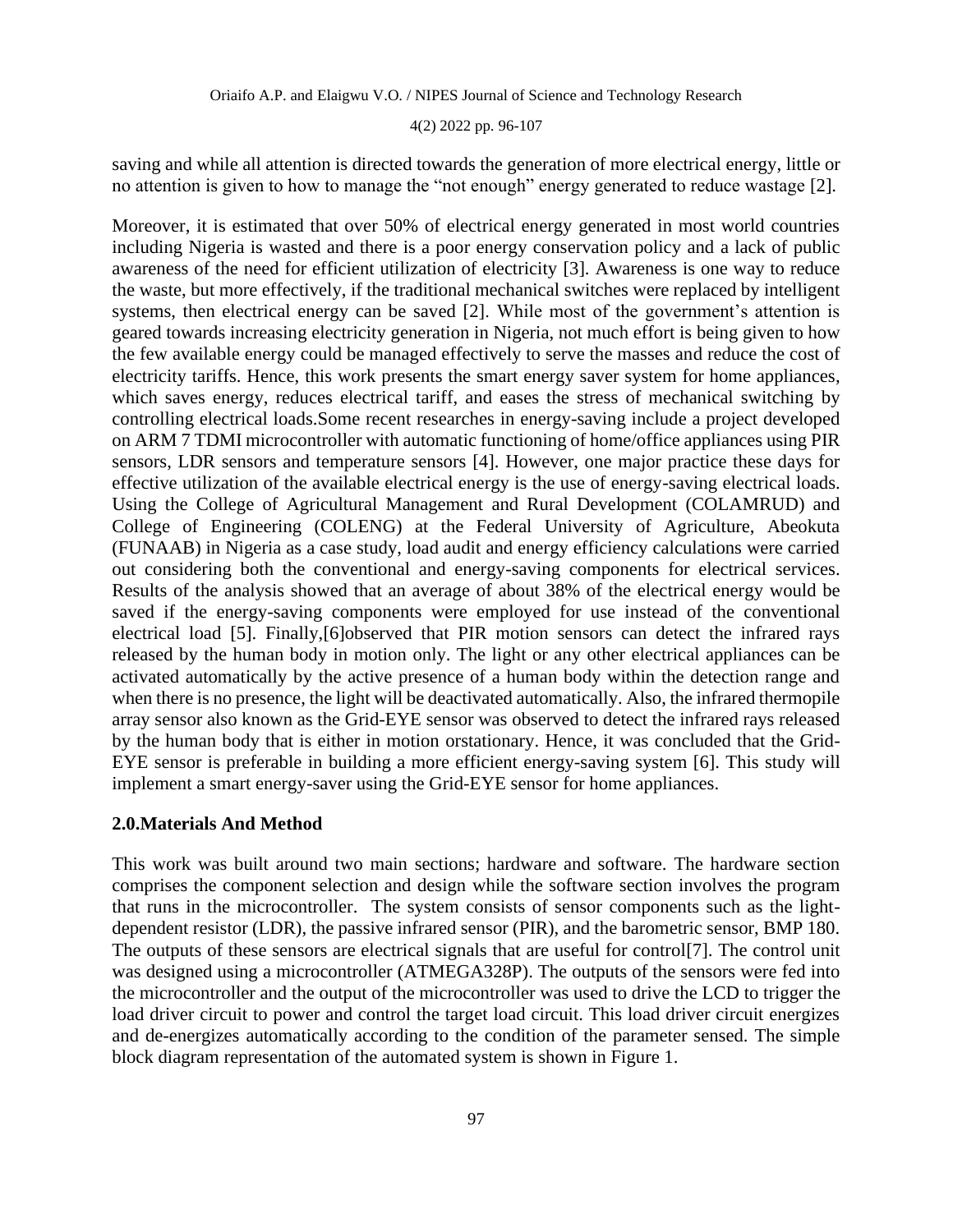

4(2) 2022 pp. 96-107

Figure 1 Energy saver block diagram

# **2.1.Power supply unit.**

A 12volt switch mode power supply was used because it can maintain a steady current flow as load increases. Figure 2 shows the circuit of the power supply unit.



Figure 2 Circuit diagram of the Power Supply Unit

The DC voltage  $(V_{dc})$  across the buck converter is:

$$
V_{dc} = (2 \times V_{pp})/\pi. \tag{1}
$$

The  $V_{rms}$  output from the secondary of the transformer is 12V, hence the peak AC voltage ( $V_{pp}$ ) is:

$$
V_{pp} = V_{rms} \times 1.4142 \tag{2}
$$

Thus, the peak voltage is  $12 \times 1.4142$  (half-cycle) = 16.97V.

However, during each half cycle, the current flows through two diodes, so the amplitude of the output voltage is two voltage drops  $(2 \times 0.7 = 1.4V)$  less than the input  $V_{pp}$  amplitude.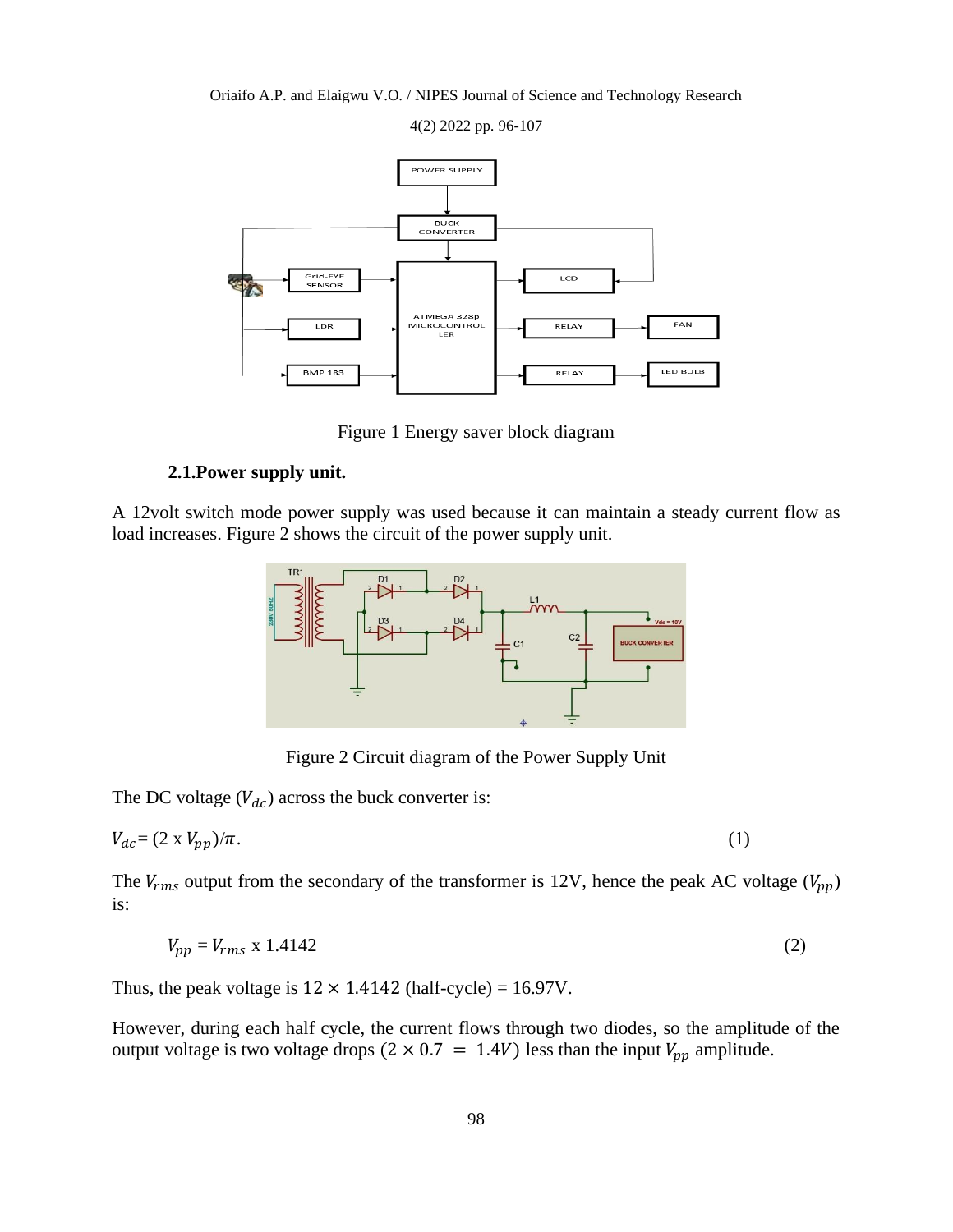4(2) 2022 pp. 96-107

The ripple frequency is now twice the supply frequency i.e.,  $2 \times 50$  Hz = 100 Hz whereas the ripple voltage is equivalent to 10% of  $V_{pp}$ .

The peak-to-peak voltage after rectification  $(V_{pp}^*)$  is what is left after the drop across the diodes given as  $V_{pp}^* = 16.97 - 1.4 = 15.57$ V.

Therefore, from equation (1) the DC voltage across the buck converter is

 $V_{dc} = (2 \times 15.57) / \pi = 10V.$ 

# **2.2.Buck converter**

The buck converter is a DC-DC step-down device used to create a steady DC voltage and current[8]. It is needed to down-convert the 12V supply to the desired rating of voltage required for the microcontroller.



Figure 3 Buck Converter Circuit

At close switch:

Voltage is stepped down while current increases.

 $I_m$  = Current across inductor increases.

 $B_m$  = Magnetic field across inductor increases.

$$
V_r = V_s - V_o[8]. \tag{4}
$$

Where  $V_r$  = Voltage across the inductor.

### $V_s$  = Source voltage and

 $V_0$  = output voltage across the load resistor.

$$
V_o = V_s(D). \tag{5}
$$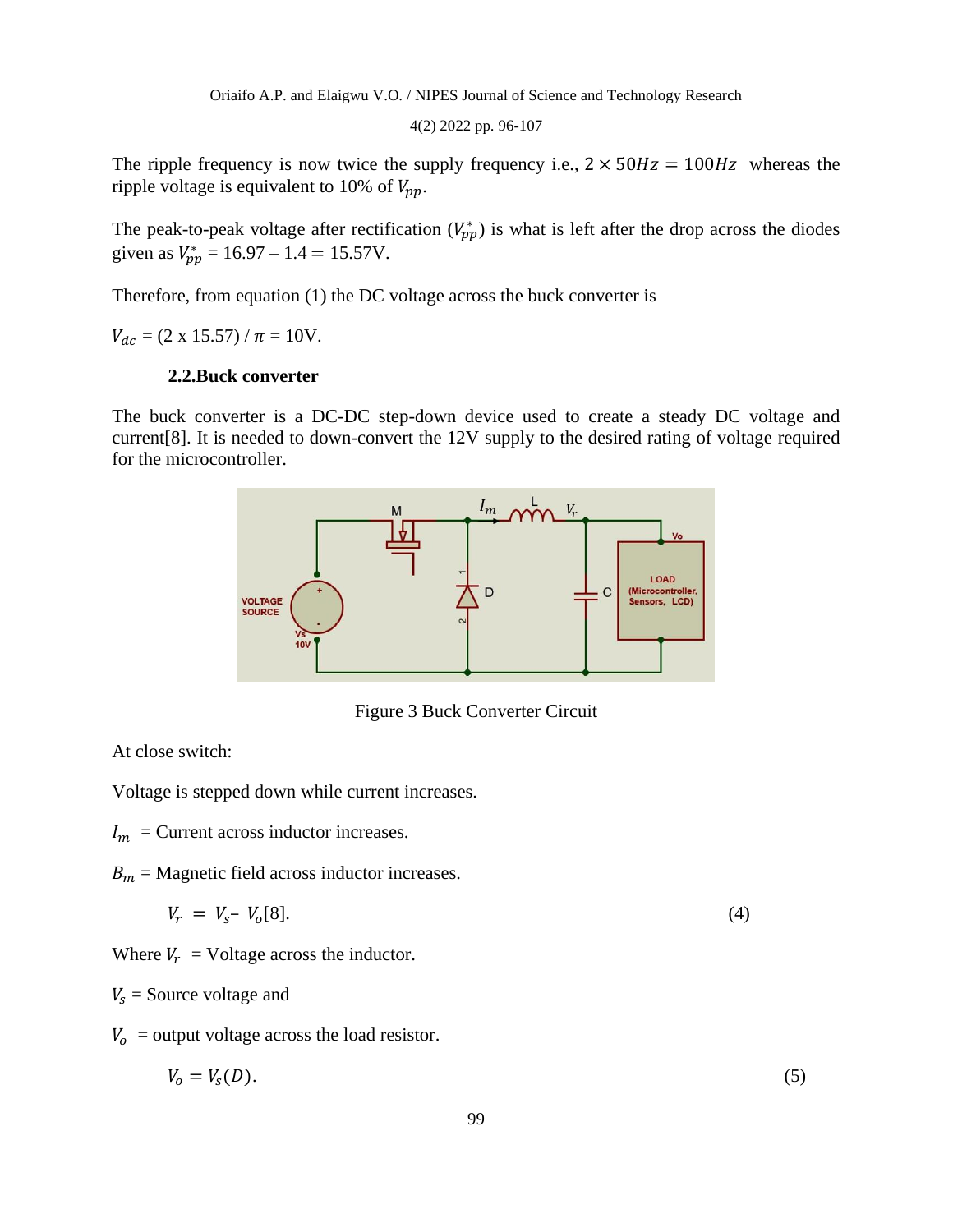$$
D = \text{duty cycle} \left( \frac{\text{time when the switch is closed}}{\text{time for one complete cycle}} \right) \text{ which is given as Equation (6)}
$$
\n
$$
D = \frac{t}{T}
$$
\n(6)

Let  $t = 1$ ms,  $T = 2$ ms,  $V_s = 10V = V_{DC}$ . From Equation (4)  $D = 0.5$  then from Equation (4) the output voltage is  $V_0 = V_s \times D = 5V$ .

### **2.3.Microcontroller**

The microcontroller is a small computer on an integrated circuit. It is responsible for the coordination of all operations of the entire system. The microcontroller receives data from the load cells and ultrasonic sensor and process them into readable data and then display them on the liquid crystal (LCD). The safe working operation of the microcontroller is achieved when it is driven by a 16MHz oscillator [9]. Therefore, to make the microcontroller work at its best conditions, a 16MHz crystal oscillator was connected to the microcontrollers XTAL 1 and XTAL 2 pins as shown in Figure 4.



Figure 4 Circuit diagram of a Crystal Oscillator



Figure 5 Microcontroller Pinout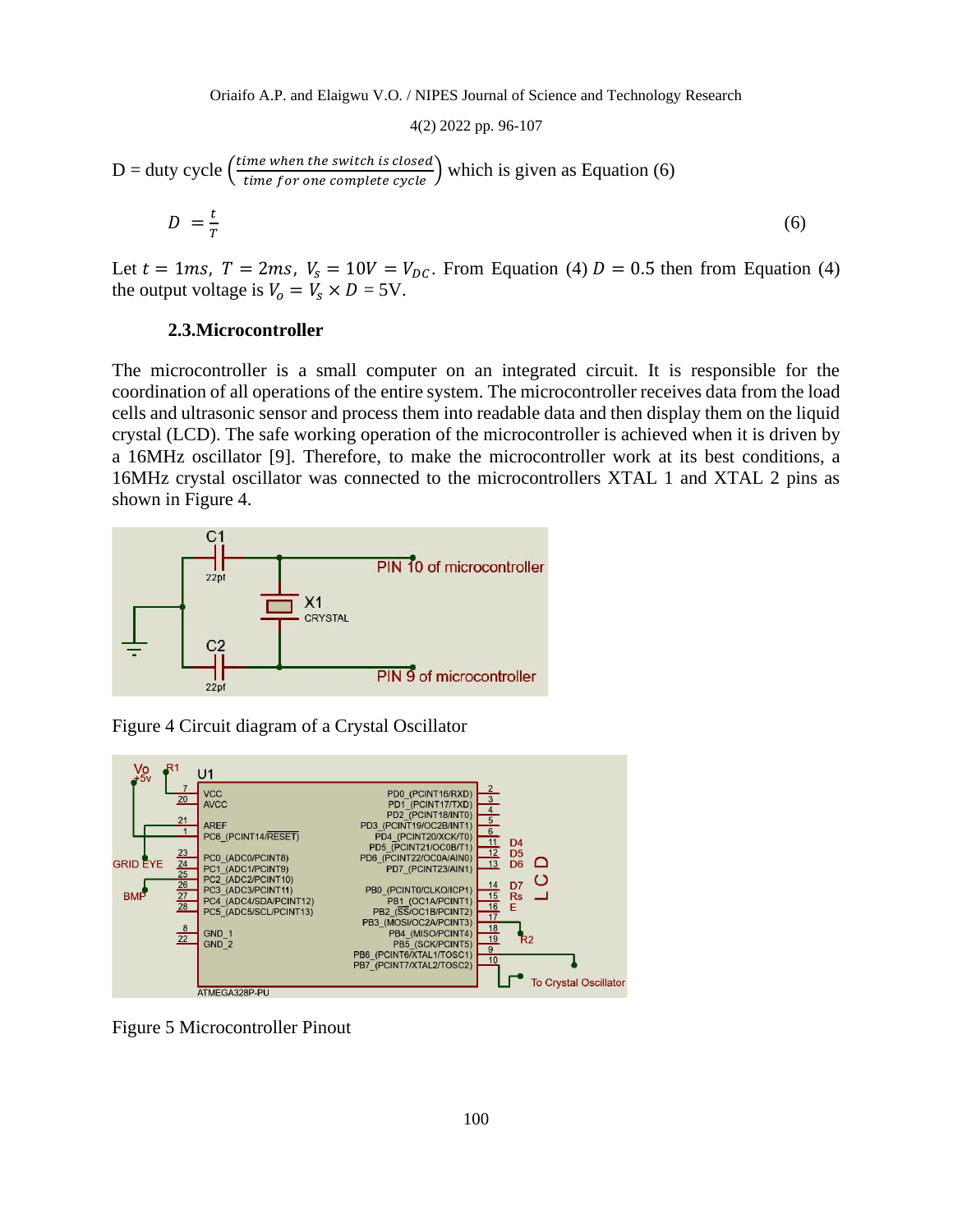4(2) 2022 pp. 96-107

# **2.4.Infrared thermopile array (grid—EYE) sensor**

This is an  $8 \times 8$  (64) pixel infrared array sensor with a viewing angle of 60-degree. The Grid-EYE sensor detects humans, using the infrared radiation radiated by the human body[10]. Every human radiates the infrared energy of a specific wavelength range. The schematic diagram is shown in Figure 6.



Figure 6 Grid Eye Sensor Internal Circuit.

# **2.5.Light-dependent resistor (LDR)**

Light-dependent resistor (LDR) is a component that has a (variable) resistance that changes with the light intensity that falls upon it. This allows them to be used in light sensing circuits.

# **2.6.Liquid crystal display**

The LCD is used for displaying alphanumeric characters and allows for good design. The system that was designed used a 20×4 LCD module connected in the 8-mode as shown in Figure 7.



Figure 7 Circuit diagram of an LCD.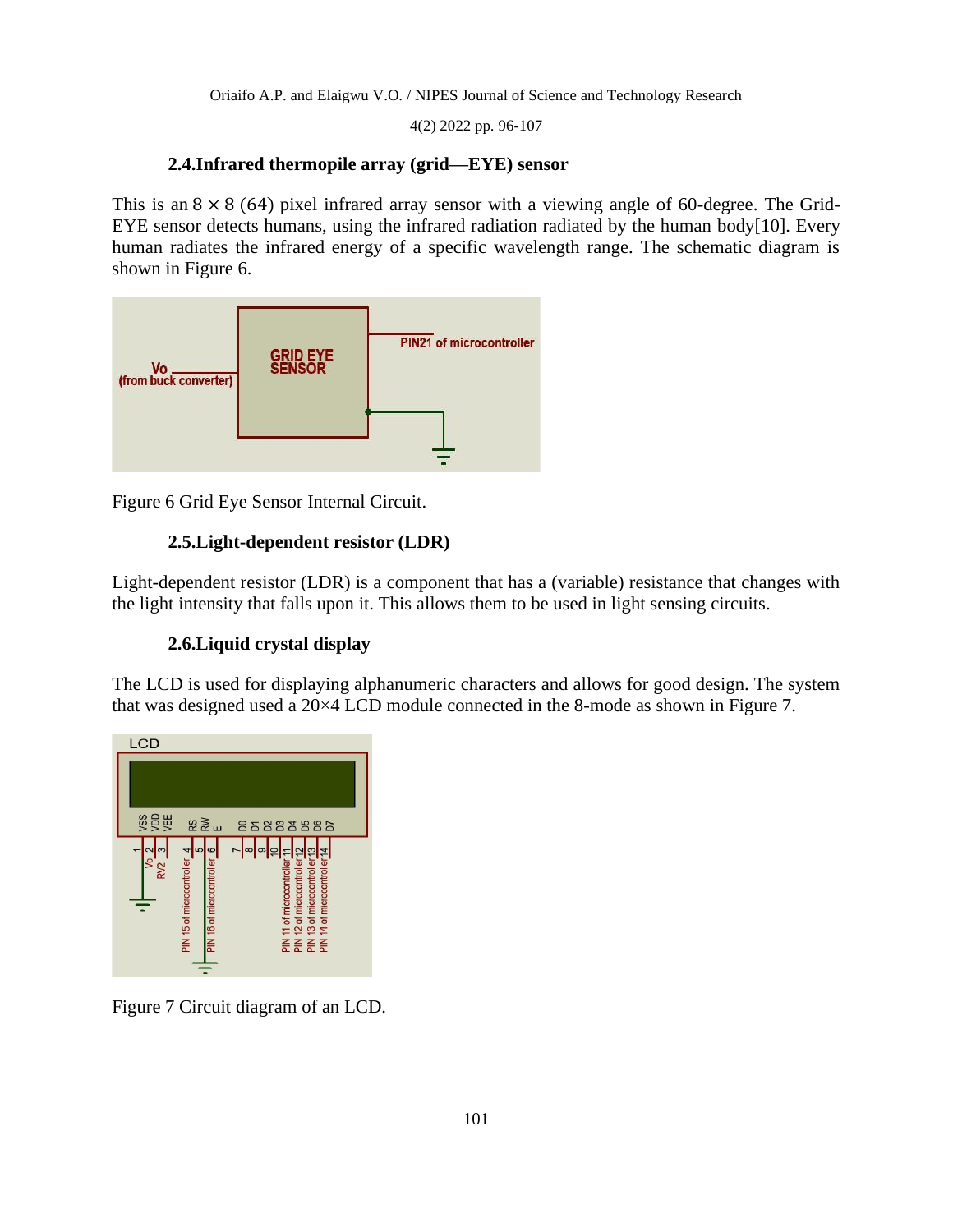4(2) 2022 pp. 96-107

## **2.7.Relay**

A relay is an electrically operated switch that closes when they receive current signals. Relays often have two ratings: the AC rating and the DC ratings. These ratings determine how much power can be switched through the relays[11].



Figure 8 Relay Circuit diagram.

Let's suppose the power of the load (fan) on relay 1 is 50 Watt. The power relationship is given as

$$
Power = I_{rms} \times V_{rms}(230). \tag{7}
$$

Thus, the rms current through the relay is  $I = \frac{50}{200}$  $\frac{50}{230} = 0.22A$ .

Similarly, suppose the power of the load (lighting bulb) on relay 2 is 50Watt. Then, from equation (7) is  $I = \frac{50}{336}$  $\frac{30}{230} = 0.22A$ .

The total current  $I = (0.21 + 0.21) = 0.42A$ .

Hence, we can use a relay that switches at 0.42A,  $230V_{AC}$  and the maximum relay that was available was 5A,  $230V_{AC}$  rated i.e., 5A x  $230V_{AC} = 1150W$ att.

## **2.8.Transistor**

It is a semiconductor device for amplifying and switching electrical signals. It is needed to switch 'on' the relay and thus, it is interfaced between the microcontroller and the relay. In the switching process, a diode is connectedacross the inductor coil of the relay to eliminate flyback (the sudden voltage spike that is seen across an inductor when its supply current is suddenly reduced or interrupted).

# **2.9.BMP 180**

BMP 180 is both a temperature and pressure sensor. It works with a 5volt DC voltage. It helps to monitor the temperature of the place to be able to vary the speed of the fan. The schematic diagram is shown in Figure 7 and the pin description is given in Table 1.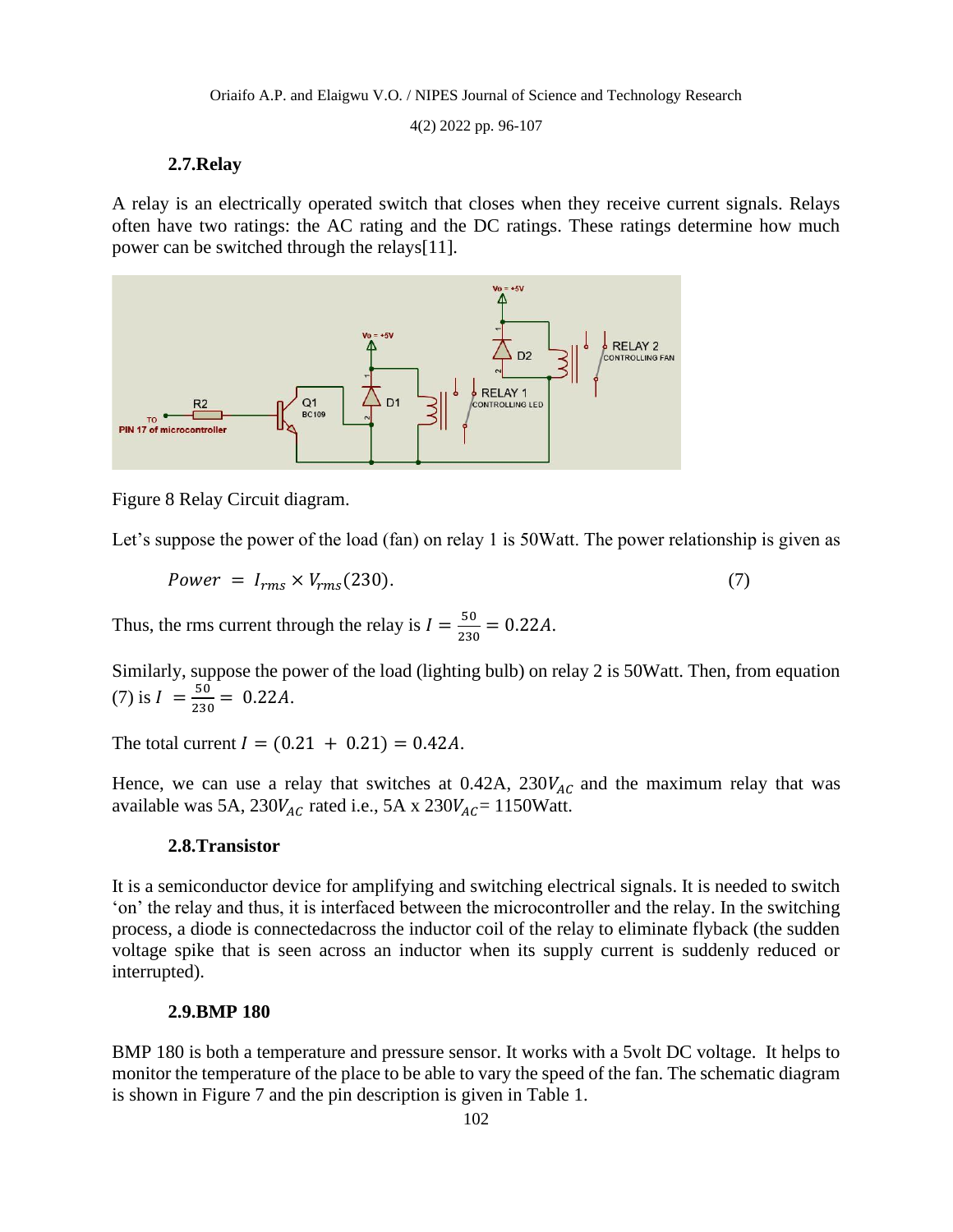**BMP** PIN 25 of microcontroller

4(2) 2022 pp. 96-107



Table 1 Pin Description for BMP 180 Sensor

|   | Pin Symbol | <b>Description</b>             |  |
|---|------------|--------------------------------|--|
|   | <b>SDA</b> | Data input/output pin          |  |
| 2 | SCL        | Clock input/output pin         |  |
| 3 | <b>VCC</b> | Supply voltage input power pin |  |
|   |            | Ground pin                     |  |

The major steps in the construction of the energy-saving system [12] are shown below.



The simulation of the energy-saving system was done with the Proteus 8 professional simulator software. Proteus 8 professional simulator is a suitable simulation software for various designs with a microcontroller. It is popular because of the availability of almost all microcontrollers in it. The complete simulated circuit is given in Figure 10.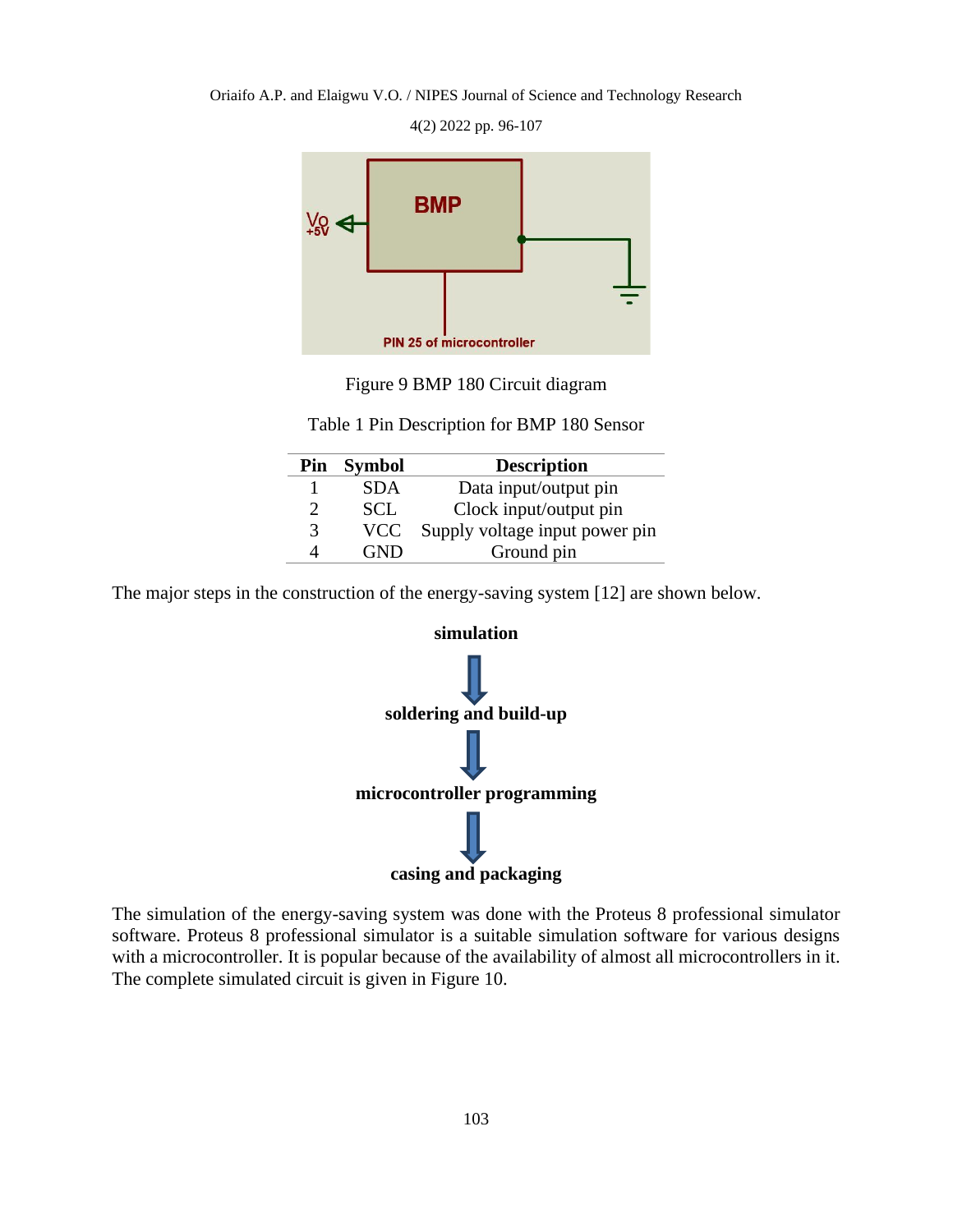4(2) 2022 pp. 96-107



Figure 10 Complete simulated circuit in Proteus

The software section involves program development in an integrated development environment (IDE) and the burning of a microcontroller—transferring the written program from the compiler memory to the microcontroller. Arduino development programmer and zip tile were used to program the energy-saving and safety system. The Arduino development programmer and zip tile are a low-cost development tools with an easy to use interface for programming and debugging microchips' family of microcontrollers and serial EEPROM devices. Arduino development programmer is connected to the programmer computer via its USB port which is one of the possible interfaces.

|  | Table 2: Bill of Engineering Measurement and Estimation |  |
|--|---------------------------------------------------------|--|
|--|---------------------------------------------------------|--|

| S/N | <b>COMPONENT</b>     |                             | <b>RATE</b> | <b>AMOUNT</b> |
|-----|----------------------|-----------------------------|-------------|---------------|
|     | 1. Grid-eye sensor   |                             | 15,000      | 15,000        |
| 2.  | Buck converter       |                             | 1,500       | 1,500         |
| 3.  | <b>LCD</b>           |                             | 150         | 1500          |
| 4.  | Microcontroller      |                             | 1,000       | 1,000         |
|     | 5. Power supply unit |                             | 1,500       | 1,500         |
| 6.  | Relay                | 2                           | 500         | 1,000         |
|     | LDR.                 |                             | 500         | 500           |
| 8.  | <b>BMP 183</b>       |                             | 500         | 500           |
| 9.  | Crystal oscillator   |                             | 500         | 500           |
|     | 10 Transistor        | 2                           | 150         | 300           |
|     | 11 Resistor          | $\mathcal{D}_{\mathcal{L}}$ | 150         | 300           |
|     | 12 Feedback diode    |                             | 150         | 300           |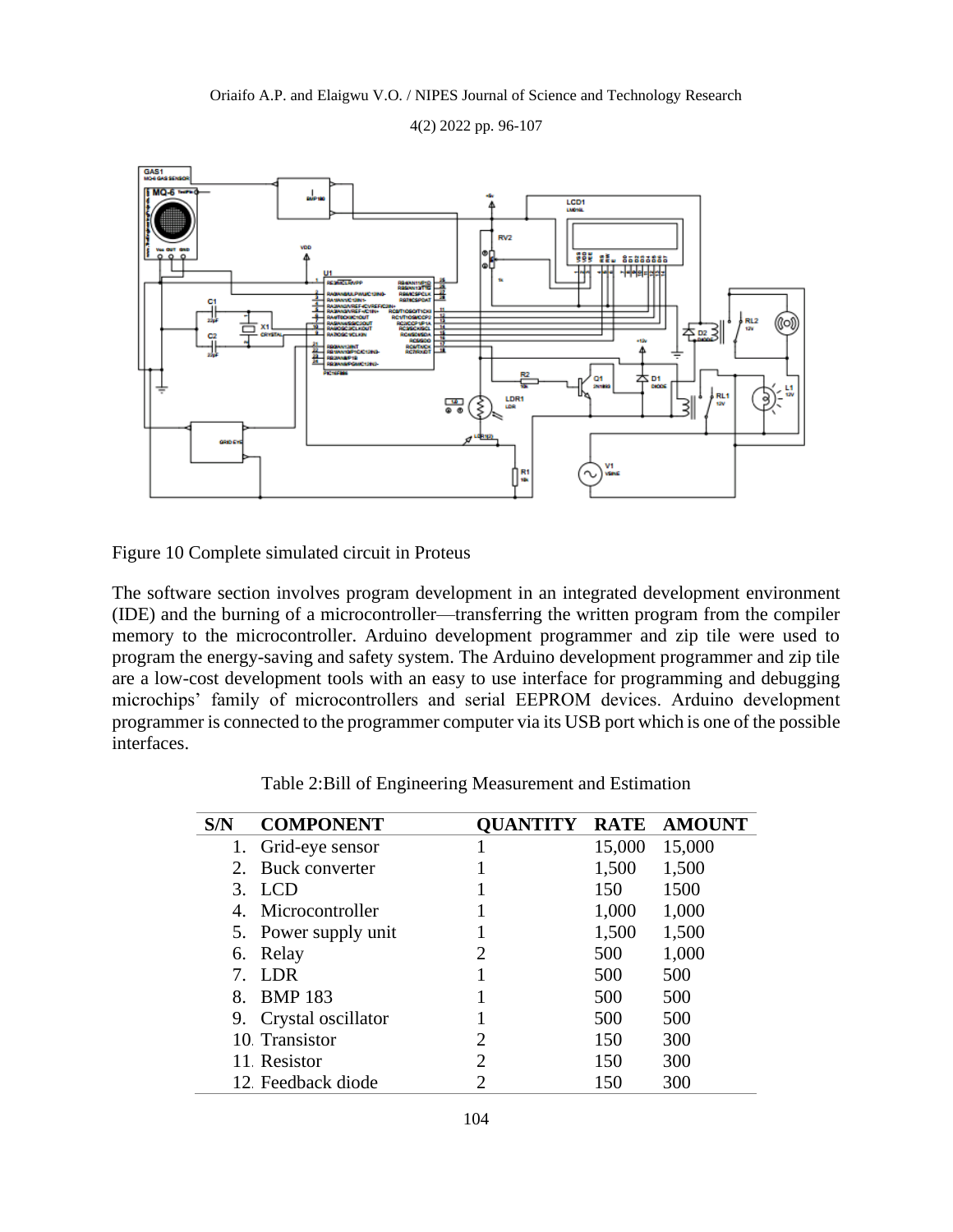| 13. Vero board               | 500 | 500 |
|------------------------------|-----|-----|
| 14 Detachable terminal screw | 200 | 200 |
| 15 LED                       | 100 | 100 |
| 16 Reset button              | 100 | 100 |
| 17 Switch                    | 100 | 100 |
| 18 DC jack                   | 100 | 100 |
| 19 Ribbon cable              | 100 | 100 |
| 20 Adaptable bus             | 700 | 700 |

4(2) 2022 pp. 96-107

# **3. Results and Discussion**

The implemented circuitry for the energy-saver is given in Figure 11.



Figure 11 Energy saver circuitry implementation

After the complete implementation of the system, several tests were carried out for validation of proper implementation. The first test that was carried out was the sensitivity test. The test was conducted simply to check the ability of the Grid-Eye sensor to detect human presence at various distances from the device. It was carried out by taking four evenly spaced distances (starting from zero in steps of two meters) from the Grid—EYE sensor and checking the response on the part of the device. The result is shown in Table 3. It shows the sensitivity of the sensor with distance. It was observed that the Grid Eye sensor can detect humans from close range at a distance of three meters from the system device, and fails to sense any presence at a distance above three meters

| Distance from sensor unit (meters) Light and fan Response |     |
|-----------------------------------------------------------|-----|
|                                                           | OFF |
|                                                           | OFF |
|                                                           | ON) |
|                                                           |     |

Table 3 Sensitivity test of the Grid-EYE sensor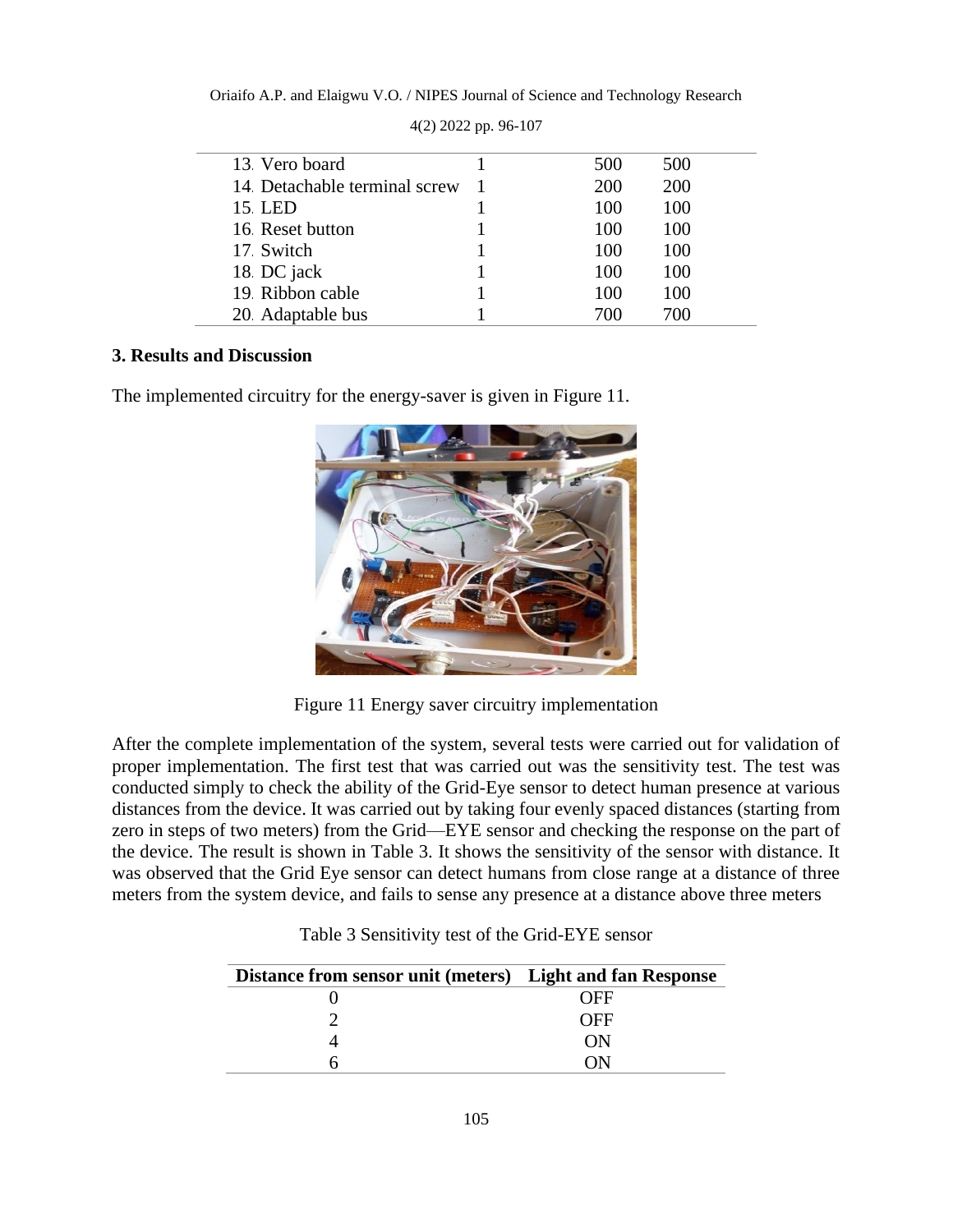4(2) 2022 pp. 96-107

Another test that was conducted was the accuracy test of the Grid-EYE. It is simply a test to check the ability of the Grid-EYE sensor to accurately respond to the range of infra-red heat emitted by human presence only. The result is shown in Table 4. It can be observed that the system can detect human temperature range of 27℃ and above, and fails to respond to temperature range below 27℃.

| <b>Human temperature</b><br>range $(^{\circ}C)$ | <b>LED and fan Response</b> |
|-------------------------------------------------|-----------------------------|
|                                                 | OFF                         |
| 12                                              | <b>OFF</b>                  |
| 17                                              | <b>OFF</b>                  |
| 22                                              | <b>OFF</b>                  |
| 27                                              | ON                          |
| 32                                              | ON                          |
| 37                                              | OΝ                          |

Table 4 Accuracy test of the Grid-EYE sensor

There is the load test that is carried out to check if the lighting bulb and fan are powered ON at the detection of human presence. The results are also given in Table 5. It can be seen that when a load that is above a 100watts power rating of the system is connected to the device, there was a total collapse in operation as a result of an overload of the device.

Table 5: Load test of the system using a lighting bulb and fan

| Load           | <b>Rating (Watt) Response</b> |     |
|----------------|-------------------------------|-----|
| Light          | 50                            | ON  |
| Light and Fan  | 100                           | ON  |
| Light, Fan, TV | 100 and above                 | OFF |

### **4. Conclusion**

The energy saver system that was implemented in this study controlled the energy wastage successfully. The various tests that were carried out explored the sensitivity and accuracy of the Grid-EYE sensor and overall, the performance of the system. Also, the load test showed the control feature of the implementation towards common home appliances.

#### **Acknowledgment**

The authors wish to acknowledge the assistance and contributions of the project students of the Department of Electrical/Electronic Engineering, Faculty of Engineering, University of Benin, Benin City toward the success of this work.